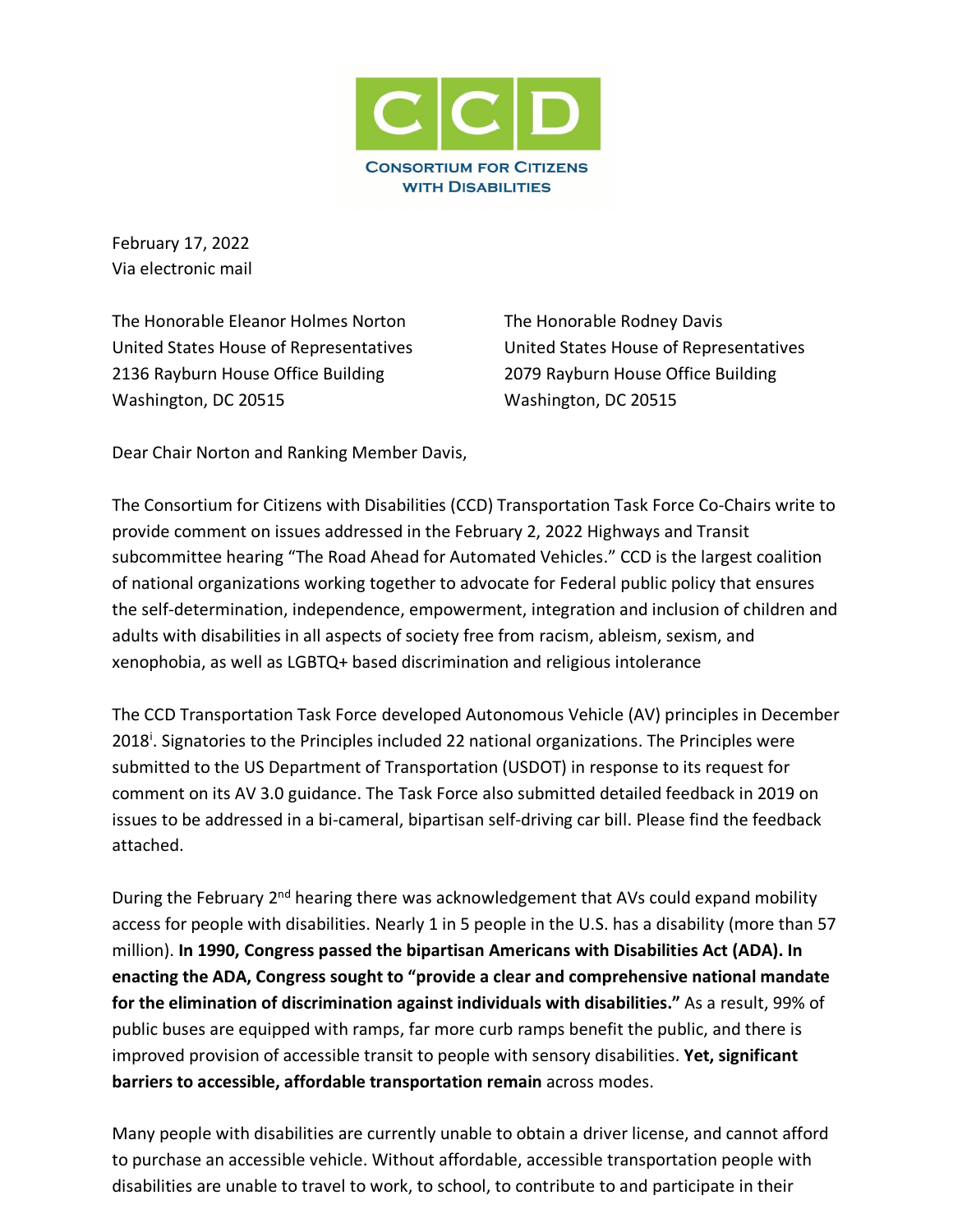communities, to support and spend time with family and friends, and live their lives to the fullest.

**AVs have the potential to drastically improve access for people with disabilities**, including members of the blind and low vision, deaf and hard of hearing, intellectual, developmental and cognitive disability communities, people with physical disabilities, including wheelchair users, and people with neurological conditions including epilepsy and seizure disorders. **However, the promise and safety of AVs will only be realized if the vehicles and the surrounding infrastructure are fully accessible, and the safety elements consider the needs of all people with disabilities.**

We ask you to consider the following priorities, and to refer to our full responses submitted in 2019:

- First and foremost, legislation should require full accessibility for all types of common and public use electric and autonomous vehicles. Full accessibility, or inclusive design of a vehicle, ensures usability by people with sensory, physical, cognitive and neurological disabilities, including wheelchair users.
- Licensing discrimination on the basis of disability must also be prohibited.
- Infrastructure must be improved for AVs to maximize their benefits. Walk and rollability and access to vehicles for all will require accessible public rights of way such as sidewalks, curb cuts, accessible pedestrian signals, drop-off/pick-up points and cross walks. Funding for these improvements should prioritize underserved communities with the greatest need, and would provide much needed access and mobility for travelers with disabilities in the short and long term.
- Passenger safety should be protected by ensuring health and disability status and locations visited is not shared or used for commercial or tracking purposes without permission of the individual.
- We encourage studies examining the potential impacts on transportation and land-use patterns, congestion, pollution, road safety and public transit, members of low income, disability and Indigenous communities and communities of color.
- Finally, as you take seriously the needs of workers who may be impacted by the transition to both electric vehicles and AVs, and consider funding for training and new jobs, we ask you to ensure inclusion of workers with disabilities.